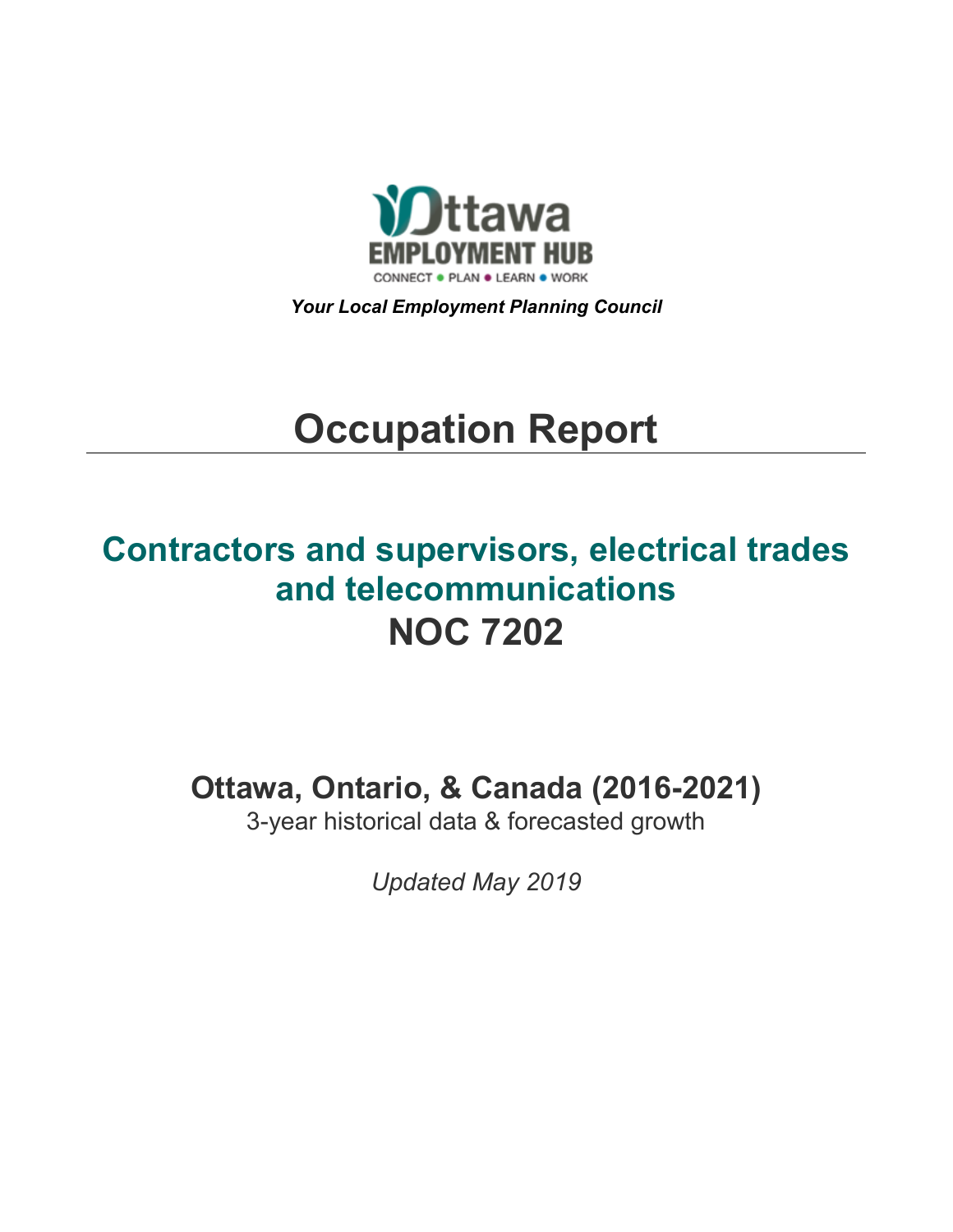

## **Contractors and supervisors, electrical trades and telecommunications Ottawa Outlook**

| NOC | 7202 |
|-----|------|
|-----|------|

 $\lim_{x\to 0}$  **x**  $\lim_{x\to 0}$  **Fair**  $\bigstar$  **x**  $\bigstar$  **Good**  $\bigstar$  **x**  $\bigstar$ 

*Based on past and forecasted growth.*

## **A Local Snapshot**

- Employment in this occupation **increased in Ottawa from 2016 to 2018** (**14.1%**); it is forecast to **increase an additional 6.4%** over the next three years.
- **4.5%** were **unemployed in Ottawa in 2016; 260 (34.6%)** of those in this occupation were **selfemployed**.
- **Median hourly wage** for this occupation was **\$35.34**.
- **69.2%** of the 2018 jobs were in the **Building equipment contractors** industry sector.
- Ottawa has a **lower share of this occupation** than the nation.
- **Provincially**, this occupation showed an increase from 2016 to 2018 (**5.1%**); it is expected to increase an additional **4.2%** over the next three years.

#### **Overview**

| <b>Ottawa Jobs (2018)</b>          | 751 (35% self-employed = $260$ ) |                      |         |
|------------------------------------|----------------------------------|----------------------|---------|
| 2016 Ottawa Unemployment Rate      | 4.5%                             | Ontario              | $3.6\%$ |
| Location Quotient to Nation (2018) | 0.71                             |                      |         |
| Change in Jobs (2016 - 2018)       | 14.1%                            | $(2018 - 2021)$ 6.4% |         |

*NOTE: Location quotient (LQ) is a way of quantifying how concentrated a particular occupation is in a region compared to the nation or province. A quotient of 1.00 means Ottawa has the same share of the occupation as the nation/province. A quotient higher than 1.00 means Ottawa has a greater share, and lower than 1.00 means Ottawa's share is lower than the average.*

## **OTTAWA | Percentile Earnings** *(not including self-employed)*



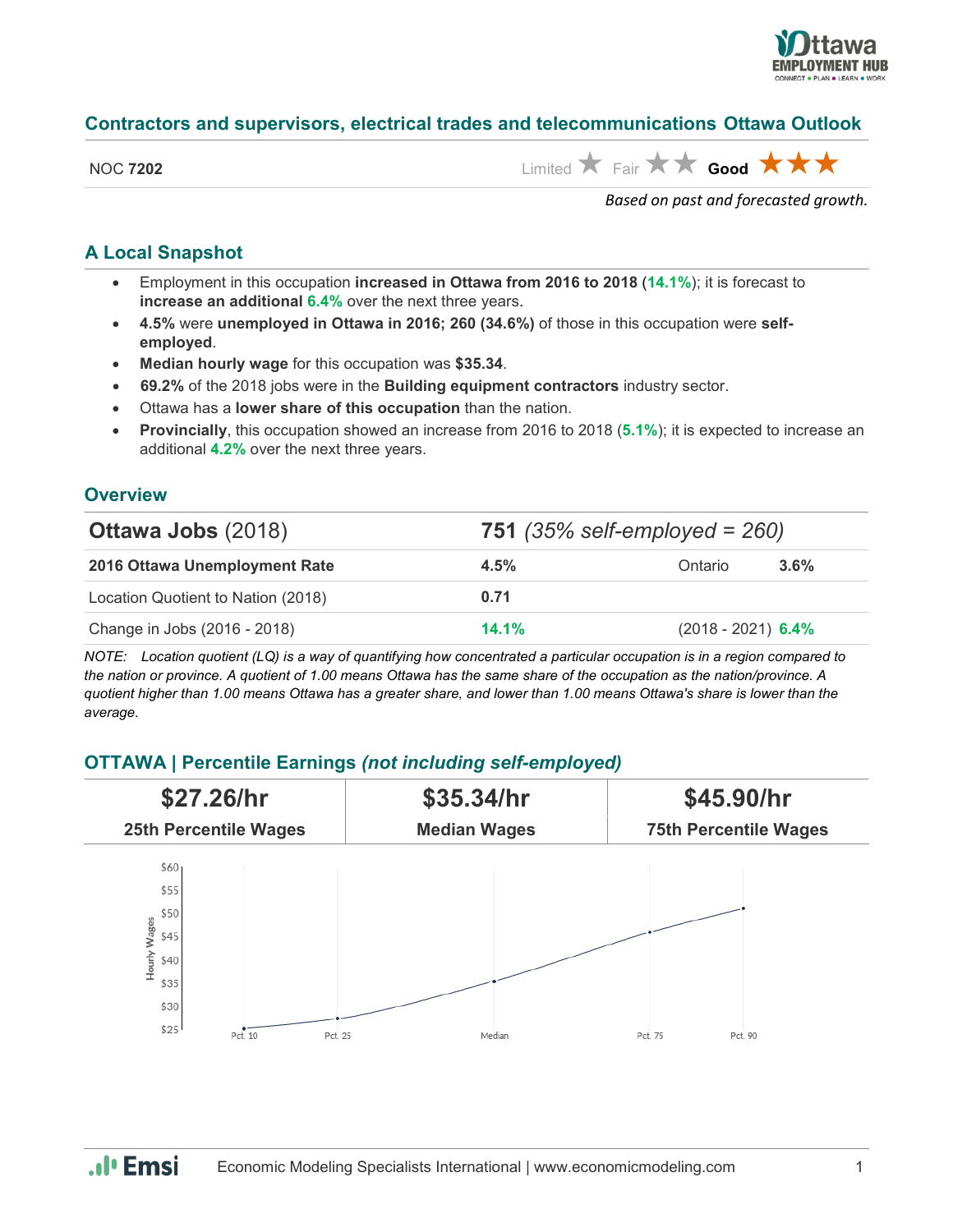

## **Ottawa | Growth**

| 658              | 799              | 141                | 21.4%                |
|------------------|------------------|--------------------|----------------------|
| <b>2016 Jobs</b> | <b>2021 Jobs</b> | Change (2016-2021) | % Change (2016-2021) |

## **Regional Trends**



|           | <b>Region</b> |               | <b>2016 Jobs</b> | <b>2021 Jobs</b> | Change | % Change |
|-----------|---------------|---------------|------------------|------------------|--------|----------|
| Ð         | Ottawa        |               | 658              | 799              | 141    | 21.4%    |
|           | Ontario       |               | 11,293           | 12,372           | 1,079  | 9.6%     |
|           | Canada        |               | 30,966           | 34,629           | 3,663  | 11.8%    |
|           |               | <b>Ottawa</b> |                  | <b>Ontario</b>   |        | Canada   |
| 2016 Jobs |               | 658           |                  | 11,293           |        | 30,966   |
| 2017 Jobs |               | 702           |                  | 11,724           |        | 32,075   |
| 2018 Jobs |               | 751           |                  | 11,868           |        | 33,140   |
| 2019 Jobs |               | 768           |                  | 12,035           |        | 33,632   |
| 2020 Jobs |               | 784           |                  | 12,207           |        | 34,139   |
| 2021 Jobs |               | 799           |                  | 12,372           |        | 34,629   |

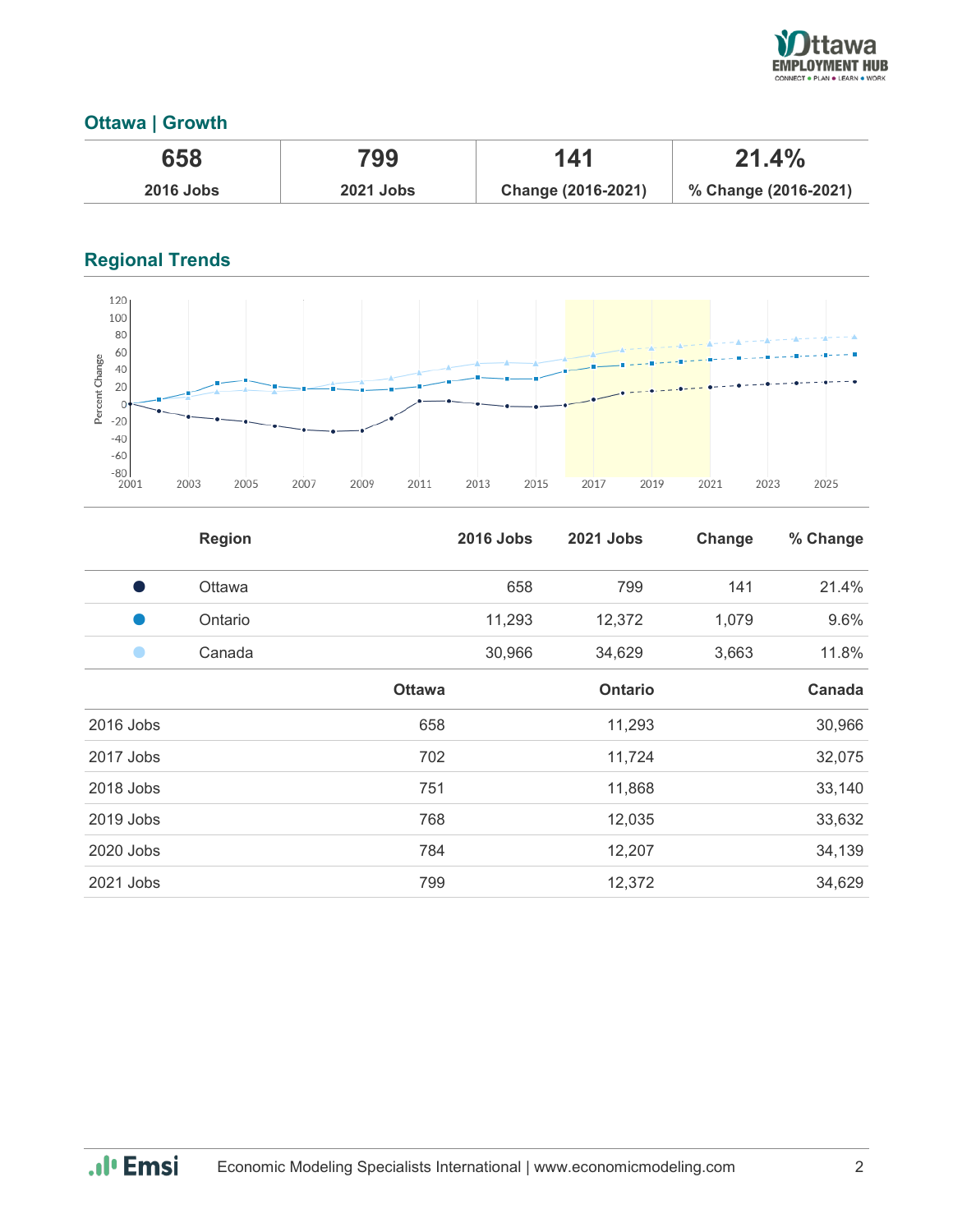

## **Ottawa | Industries Employing this Occupation**

| <b>Industry</b>                                                   | Occupation<br>Jobs in<br><b>Industry</b><br>(2018) | $%$ of<br><b>Occupation</b><br>in Industry<br>(2018) | % of Total<br>Jobs in<br><b>Industry</b><br>(2018) |
|-------------------------------------------------------------------|----------------------------------------------------|------------------------------------------------------|----------------------------------------------------|
| Building equipment contractors                                    | 520                                                | 69.2%                                                | 5.0%                                               |
| Wired and wireless telecommunications carriers (except satellite) | 39                                                 | 5.2%                                                 | 1.1%                                               |
| Defence services                                                  | 33                                                 | 4.4%                                                 | 0.2%                                               |
| Non-residential building construction                             | 19                                                 | 2.6%                                                 | 0.6%                                               |
| Electric power generation, transmission and distribution          | 17                                                 | $2.2\%$                                              | 1.6%                                               |

*NOTE: Inverse staffing patterns provides a table of percentages that shows how regional occupations are divided up among regional industries. For example, an inverse staffing pattern for registered nurses may show that 70% of RNs are employed by hospitals, 10% by local government (i.e., public schools), 10% by nursing homes, and 10% by offices of physicians.*

## **Educational programs and completions in Ottawa** *(public institutions only***)**

| 6                                            |                                                                                | 580 |                              |
|----------------------------------------------|--------------------------------------------------------------------------------|-----|------------------------------|
| <b>Completions (2016)</b><br>Programs (2016) |                                                                                |     |                              |
| <b>CIP Code</b>                              | Program                                                                        |     | <b>Completions</b><br>(2016) |
| 15.03                                        | Electrical and electronic engineering technologies/technicians                 |     | 222                          |
| 14.10                                        | Electrical, electronics and communications engineering                         |     | 207                          |
| 15.04                                        | Electromechanical and instrumentation and maintenance technologies/technicians |     | 66                           |
| 46.03                                        | Electrical and power transmission installers                                   |     | 51                           |
| 11.09                                        | Computer systems networking and telecommunications                             |     | 35                           |

*NOTE: EMSI Analyst uses Statistics Canada's PSIS data to compile completions for postsecondary programs offered in Canada, classified by the 2016 CIP codes. 2016 data includes those who graduated in spring 2017.*

## **Job Postings by Month**



*NOTE: Based on newly published job postings first found between January 01, 2018 and December 31, 2018 AND location is Ottawa Census Sub-division, Vicinity Jobs.*